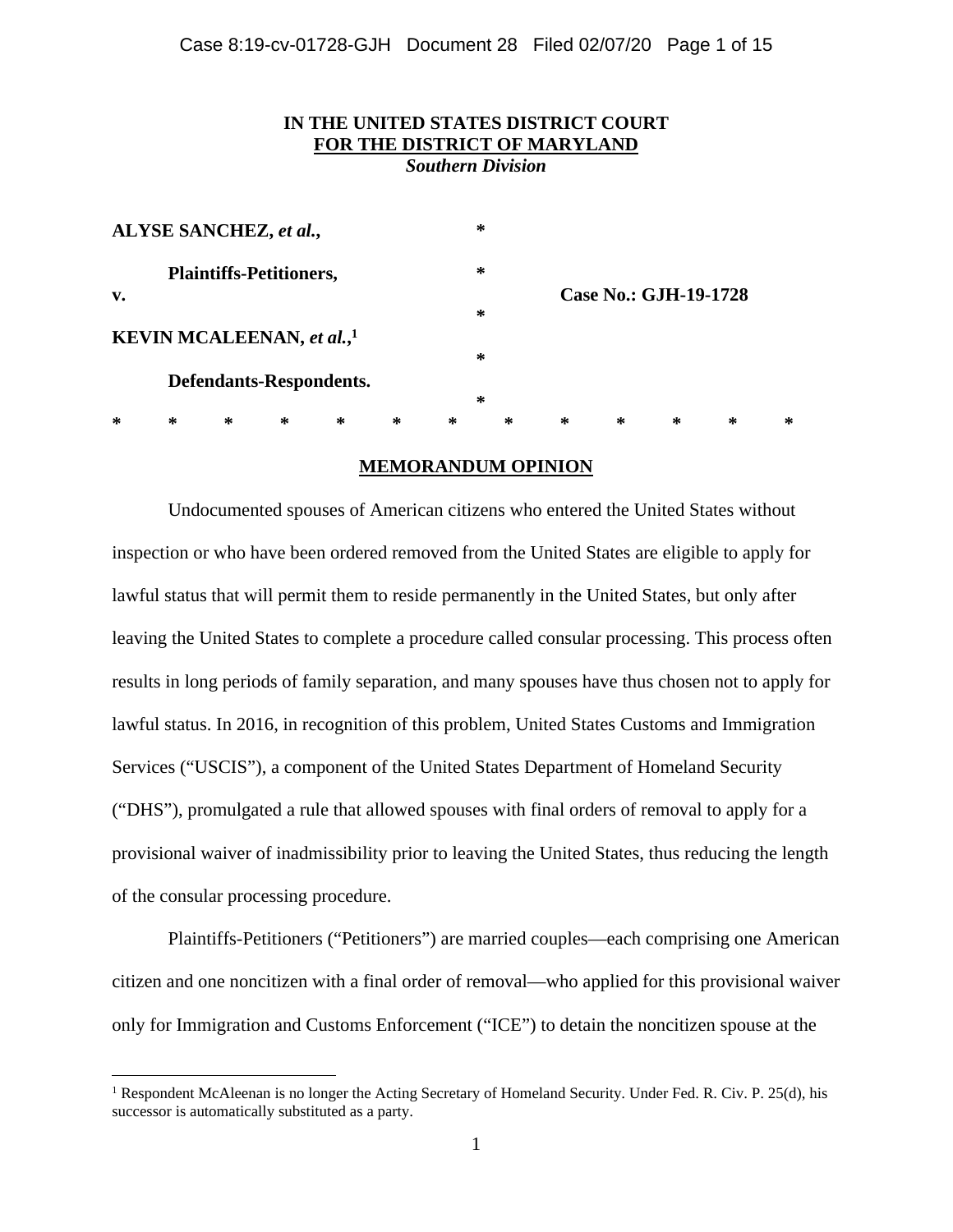## Case 8:19-cv-01728-GJH Document 28 Filed 02/07/20 Page 2 of 15

required waiver interview or who chose not to apply for the waiver out of fear that the noncitizen spouse would be detained at the waiver interview. ECF No. 6. Defendants-Respondents ("Respondents") are the Acting Secretary of Homeland Security, the Acting Director of ICE, and the Director of ICE's Maryland Field Office. *Id.*

 On behalf of themselves and a proposed class of all others similarly situated, Petitioners challenge ICE's practice of detaining noncitizens who come to USCIS for their waiver interview on the grounds that the practice violates the Immigration and Nationality Act ("INA"), the Due Process Clause, and the Administrative Procedure Act ("APA"). *Id.* Currently pending before the Court is Petitioners' Motion for Preliminary Injunction, ECF No. 7, and Respondents' Motion to Dismiss, ECF No. 15. No hearing is necessary to resolve the pending motions. *See* Loc. R. 105.6 (D. Md. 2016). For the following reasons, Petitioners' Motion for Preliminary Injunction is granted and Respondents' Motion to Dismiss is denied.

## **I. BACKGROUND**

#### **A. Legal Background**

An alien "who has been ordered removed" is inadmissible for reentry to the United States for five, ten, or twenty years from the date of departure or removal, depending on whether the alien is removed upon arrival, is removed after arrival, has already been removed once before, or has been convicted of an aggravated felony.<sup>2</sup> 8 U.S.C. § 1182(a)(9)(A)(i)–(ii); 8 C.F.R. 212.2(a). An alien who remains "inadmissible" is ineligible to receive a visa to be admitted to the United States as a lawful permanent resident. 8 U.S.C. § 1182(a). This inadmissibility may be waived by

<sup>&</sup>lt;sup>2</sup> The Court recognizes that "many consider 'using the term 'alien' to refer to other human beings' to be 'offensive and demeaning.' [The Court uses] the term 'only where necessary to be consistent with the statutory language' that Congress has chosen and 'to avoid any confusion in replacing a legal term of art with a more appropriate term.'" *See Trump v. Hawaii*, 138 S.Ct. 2392, 2443 n.7 (2018) (Sotomayor, J., dissenting) (quoting *Flores v. United States Citizenship & Immigration Servs.*, 718 F.3d 548, 551–52 n.1 (6th Cir. 2013)).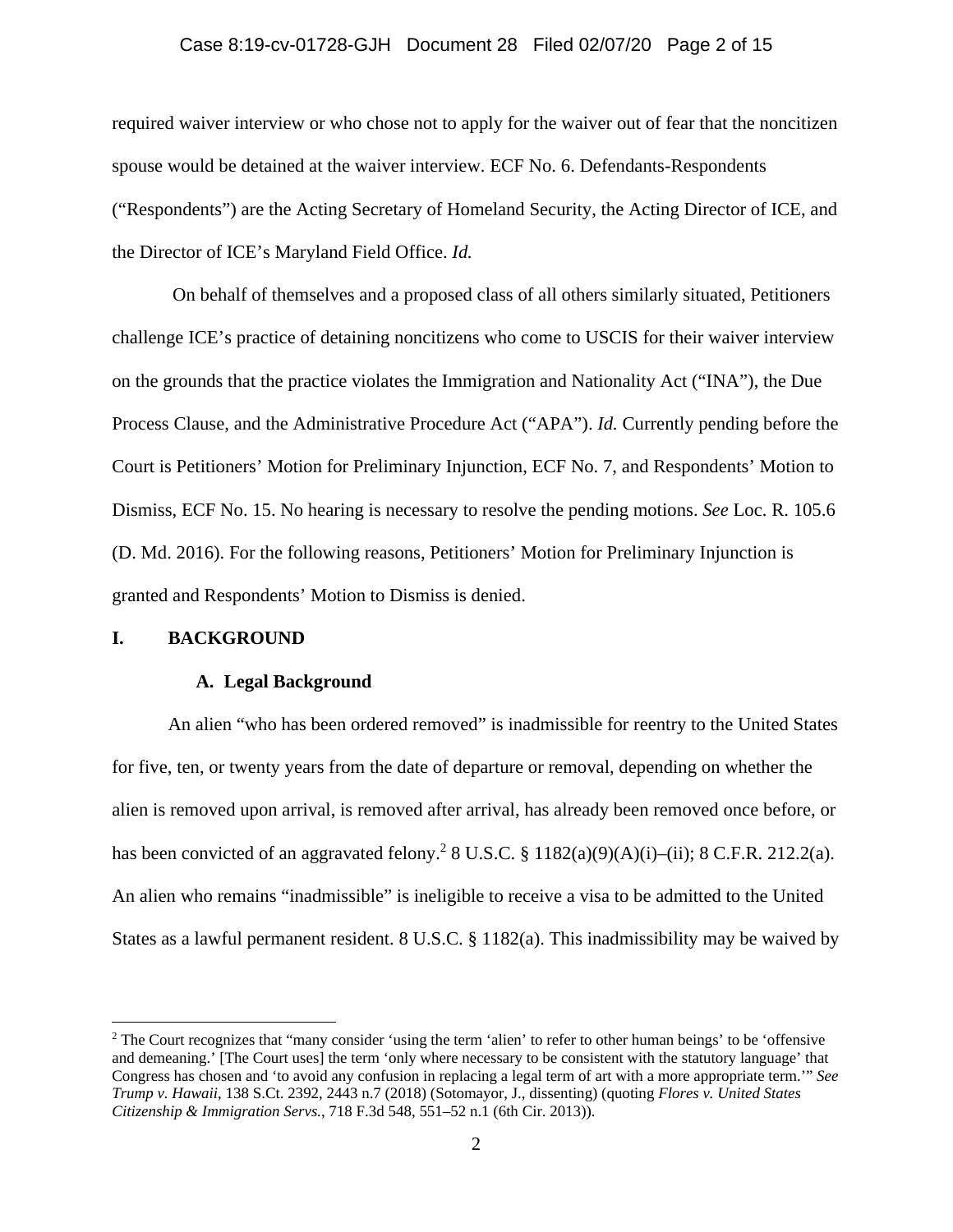## Case 8:19-cv-01728-GJH Document 28 Filed 02/07/20 Page 3 of 15

the Secretary of Homeland Security's consent to reapply for admission, 8 U.S.C. §  $1182(a)(9)(A)(iii)$ , but the waiver application process can take well over a year, 78 Fed. Reg. 536-01, 536 (Jan. 3, 2013). Prior to 2013, an alien who wanted to seek lawful permanent resident status and apply for this waiver of admissibility was first required to depart from the United States. *Id*.

In 2013, recognizing that undocumented immediate family members of citizens who were living in the United States were choosing to forego applying for visas rather than be separated from their families for at least a year, and potentially longer, DHS promulgated a rule "to allow certain immediate relatives of U.S. Citizens who are physically present in the United States to request provisional unlawful presence waivers prior to departing from the United States for consular processing of their immigrant visa applications." *Id*. ("[M]any immediate relatives who may qualify for an immigrant visa are reluctant to proceed abroad to seek an immigrant visa."). The rule was expressly promulgated to "significantly reduce the time that U.S. citizens are separated from their immediate relatives," *id.*, and to "encourage immediate relatives who are unlawfully present to initiate actions to obtain an immigrant visa to become [lawful permanent residents]," *id*. at 567. In 2016, DHS promulgated another rule extending eligibility for these provisional unlawful presence waivers to aliens with final removal orders. 81 Fed. Reg. 50244 (July 29, 2016).

The process requires first filling out a Form I-130, which establishes a qualifying relationship to a United States citizen. 78 Fed. Reg. 536-01 at 547–48. After the Form I-130 is approved, the individual must file a Form I-212, which requests a waiver of inadmissibility and, pursuant to 8 C.F.R.  $\S 212.2(i)$ , can be conditionally approved while the individual remains in the United States. *Id.* Once the I-212 is conditionally approved, the individual must complete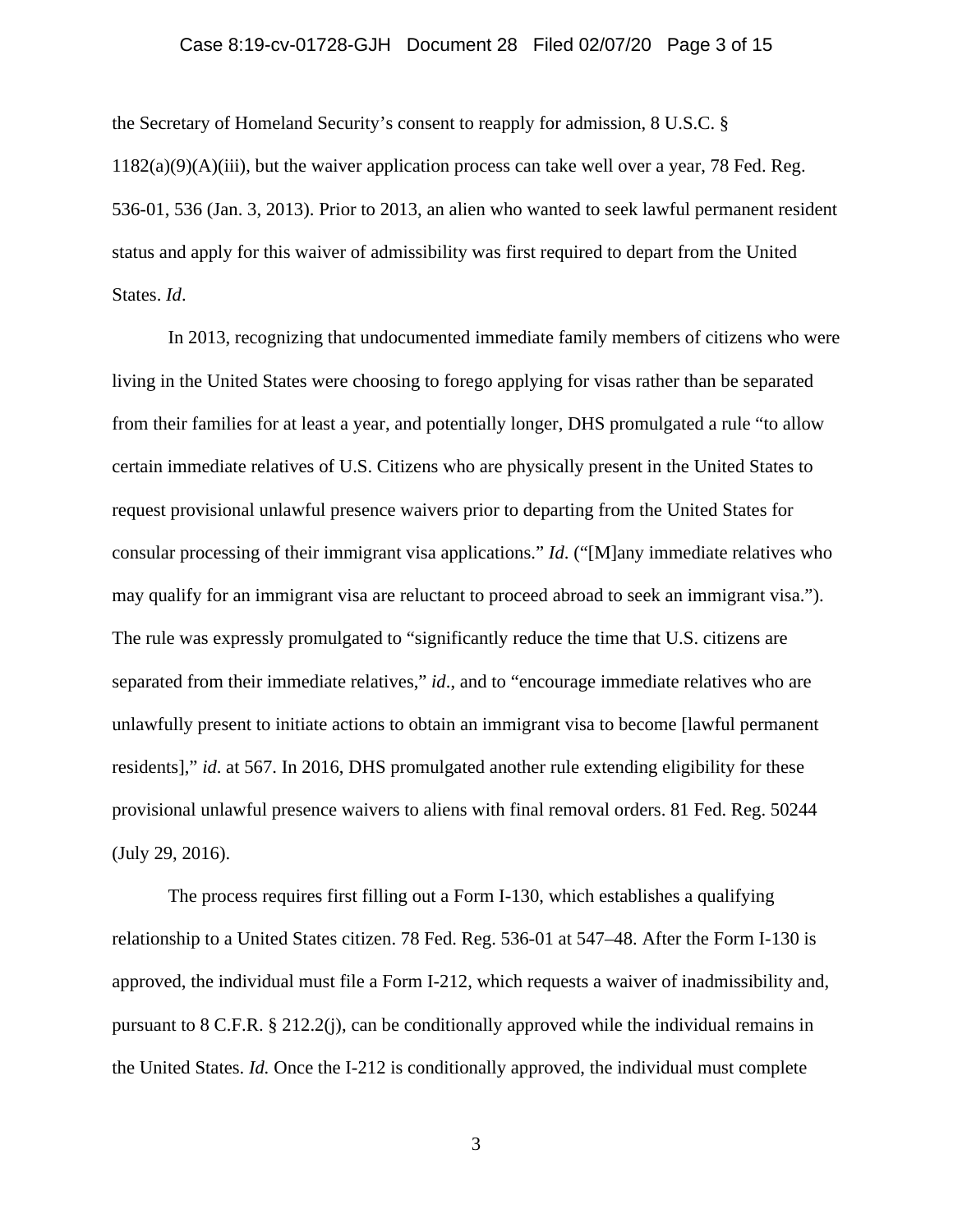Form I-601A, an application for a provisional unlawful presence waiver. *Id*.; *see also* 8 C.F.R. §  $212.7(e)(4)(iv)$ . Once the waiver is approved, the individual departs from the United States to obtain the immigrant visa through the consular processing procedure, thereby executing the prior removal order. *See* 8 U.S.C. § 1101(g).

## **B. Factual Background**

## **i. Alyse Sanchez and Elmer Onan Sanchez Hernandez**

Petitioners Alyse Sanchez and Elmer Onan Sanchez Hernandez have been married since August 7, 2013. ECF No. 6 ¶ 39. They have two children together. *Id.* As the owner of a home remodeling company, Mr. Sanchez Hernandez is the family's primary income earner. *Id.* ¶ 48. Ms. Sanchez is a United States citizen, and Mr. Sanchez Hernandez is a citizen of Honduras and was ordered removed from the United States *in absentia* on September 6, 2005 because he did not receive notice of his hearing. *Id.* ¶ 40. Ms. Sanchez submitted an I-130 petition on behalf of her husband on September 4, 2018, *id.* ¶ 41, and the couple was scheduled for an interview at the USCIS-Baltimore Field Office on May 7, 2019 to determine whether they were in a bona fide marriage relationship, *id.* ¶ 42. Although the USCIS interviewer approved the I-130 petition, ICE arrested and detained Mr. Sanchez Hernandez at the conclusion of the interview and transferred him to the Frederick County Adult Detention Center. *Id.*  $\P$  42–44. Mr. Sanchez Hernandez was under immediate threat of removal to Honduras, where he feared for his life; he attempted to have his removal case reopened to prevent his deportation, but his motion to reopen was denied on June 3, 2019. *Id.* ¶¶ 44, 50. Respondents only agreed to Mr. Sanchez Hernandez's conditional release once Petitioners filed the instant case on June 19, 2019. *Id.* ¶ 51.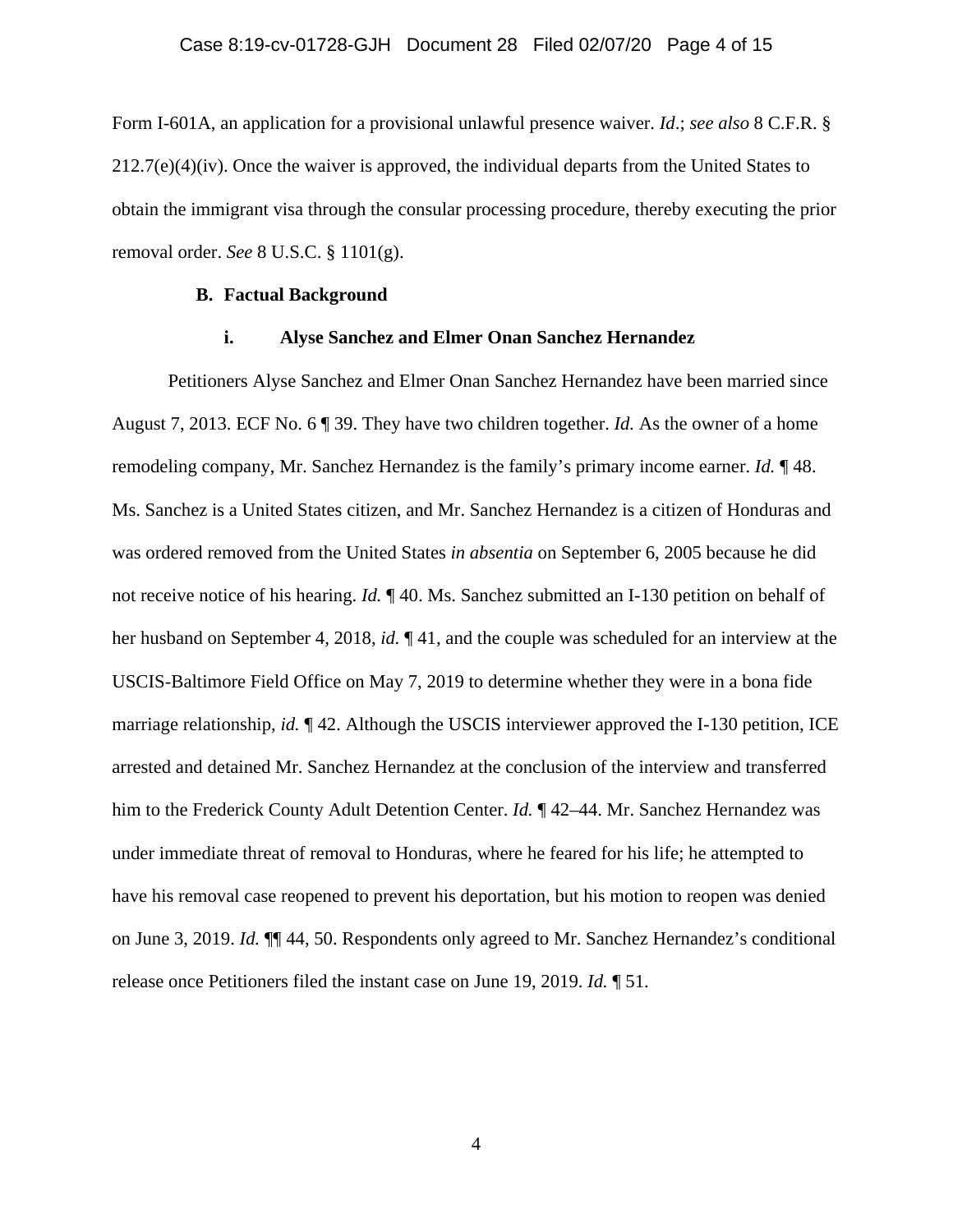# **ii. Jean Claude Nana and Amira Abbas Abdalla**

Petitioners Jean Claude Nana and Amira Abbas Abdalla have been married since April 14, 2017. ECF No. 6 ¶ 53. They have no children together, but they care for their younger siblings as their own children. *Id.* ¶ 54. Ms. Abdalla is a naturalized citizen of the United States, and Mr. Nana is a citizen of Cameroon. *Id.* ¶ 53. Mr. Nana originally entered the United States with a B-1 visitor's visa on April 19, 2011. *Id.* ¶ 55. He claimed asylum based on fear of persecution for his political opinions, but he was denied and ordered removed on May 3, 2016, and his appeals to the Board of Immigration Appeals and the Fourth Circuit were subsequently denied on February 17, 2017 and October 12, 2017, respectively. *Id.* ¶ 55. Ms. Abdalla filed an I-130 petition on behalf of her husband on June 1, 2017. *Id.* ¶ 56. The couple attended their marriage interview on August 22, 2018 at the USCIS-Baltimore Field Office, but Mr. Nana was detained after the interview. *Id.* ¶ 57. He was held for 296 days, but Petitioners' counsel was able to negotiate his release and a delay in his removal in connection with this case. *Id.* ¶ 58. Petitioners remain in fear that Mr. Nana will be taken away and are distrustful of the United States government and the provisional waiver process. *Id.* ¶¶ 62–63.

## **iii. Misael Rodriguez Peña and Theresa Rodriguez Peña**

Petitioners Misael Rodriguez Peña and Theresa Rodriguez Peña were married on March 8, 2010. ECF No. 6 ¶ 64. They have four children together, and Mr. Rodriguez Peña has two additional children from a prior relationship who live with Petitioners and are under their care. *Id.* Ms. Rodriguez Peña is a United States citizen, and Mr. Rodriguez Peña is a citizen of Honduras and was ordered removed *in absentia* by an immigration court in San Antonio, Texas on August 10, 2005. *Id.* ¶ 65. Ms. Rodriguez Peña submitted an I-130 petition on behalf of her husband on March 26, 2018, and their marriage interview was scheduled for May 6, 2018. *Id.* ¶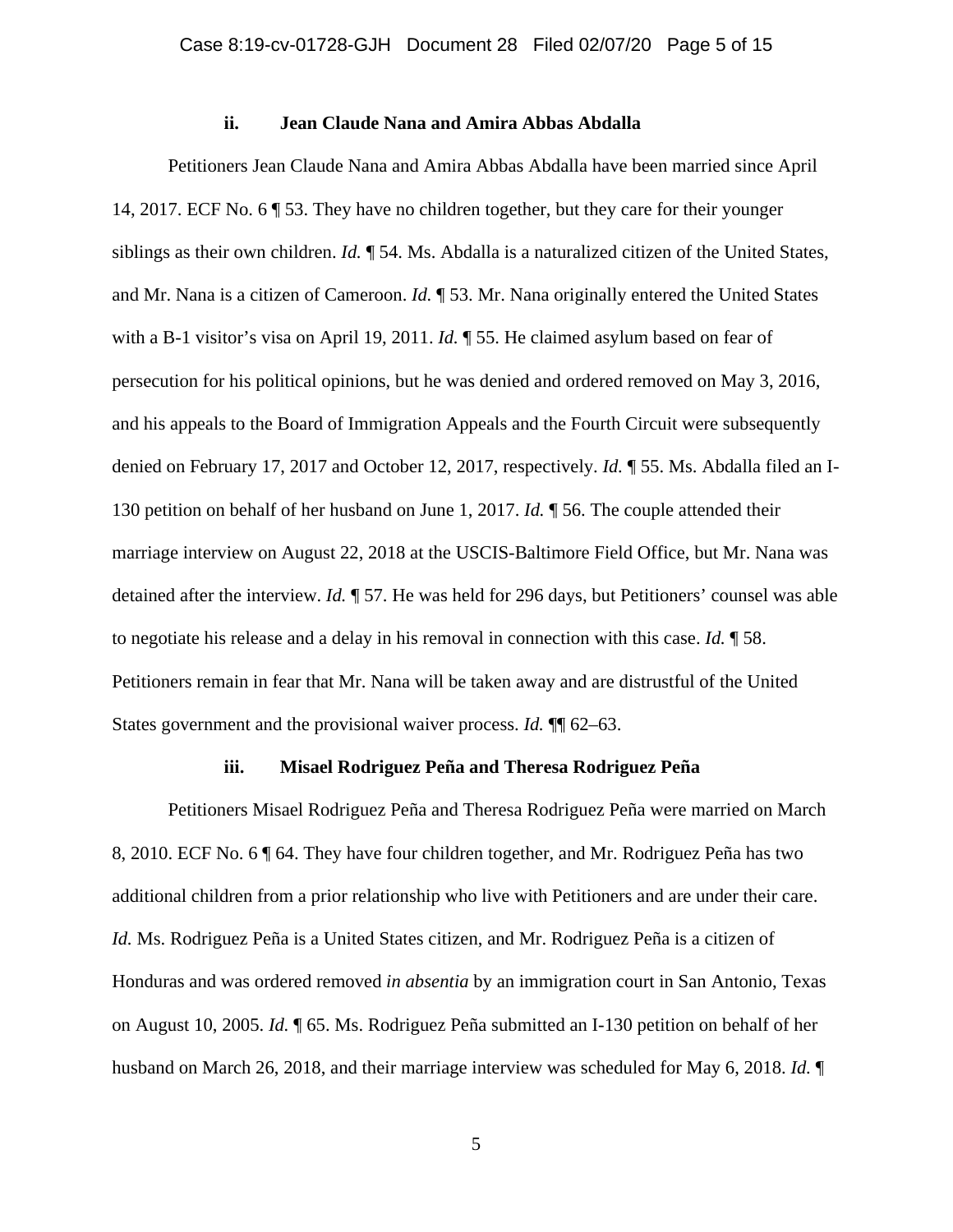## Case 8:19-cv-01728-GJH Document 28 Filed 02/07/20 Page 6 of 15

66. When Petitioners' attorney notified them of reports that ICE was arresting potential I-130 beneficiaries during their marriage interviews, they became anxious and decided that only Ms. Rodriguez Peña and their attorney would attend the interview. *Id.* The interviewer, however, would not complete the interview without Mr. Rodriguez Peña present. *Id.* ¶¶ 67–68. Petitioners are concerned that their application will be denied because Mr. Rodriguez Peña did not attend the I-130 interview and that they will have to go through the process again and risk his arrest. *Id.* ¶ 69.

#### **iv. Jose Carlos Aldana Martinez and Olivia Aldana**

Petitioners Jose Carlos Aldana Martinez and Olivia Aldana were married on February 24, 2018. ECF No. 6 ¶ 70. They have one child together, and they are also caregivers for Mr. Aldana Martinez's son who has developmental delays, ADHD, anxiety, and depression and requires specialized services and care. *Id.* Mr. Aldana Martinez is the family's primary income earner. *Id.* ¶ 76. Ms. Aldana is a United States citizen, and Mr. Aldana Martinez is a Mexican citizen with a final order of removal issued on March 6, 2018. *Id.* ¶¶ 70, 71. Ms. Aldana submitted an I-130 petition on behalf of her husband on May 21, 2018, and the marriage interview was scheduled for June 14, 2019. *Id.* ¶ 72. When Petitioners' attorney informed them of reports that ICE was arresting potential I-130 beneficiaries during the marriage interview, they became nervous and did not want Mr. Aldana Martinez to attend. *Id.* Ms. Aldana attended alone, but the interviewer would not conduct the interview without Ms. Aldana's husband present. *Id.* ¶ 73. The interview has not yet been rescheduled, and Petitioners remain anxious that Mr. Aldana Martinez will be detained and deported. *Id.* ¶¶ 75, 76.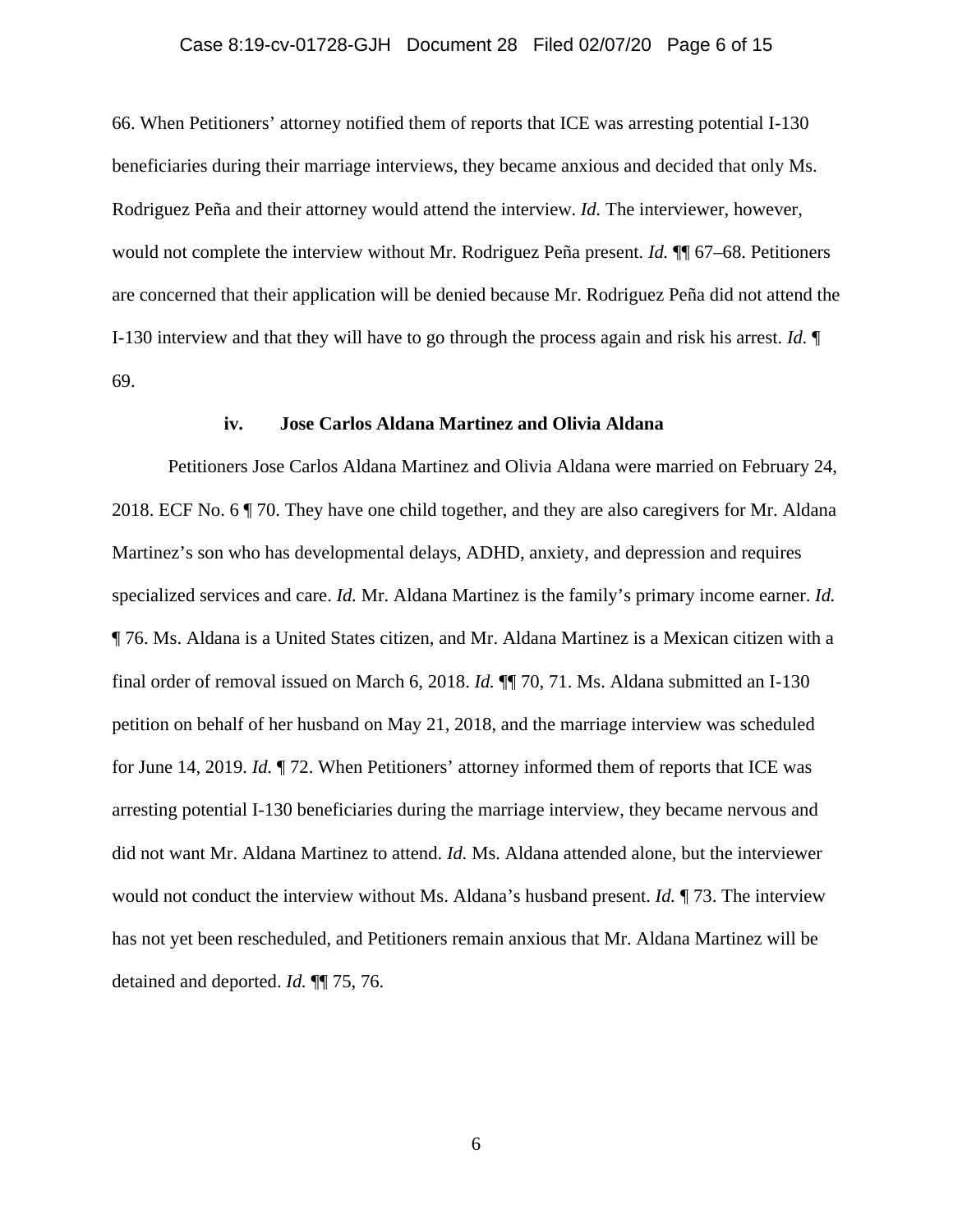## **v. Mwiti Murithi and Tatyana Murithi**

Petitioners Mwiti Murithi and Tatyana Murithi were married on May 23, 2014. ECF No. 6 ¶ 77. Ms. Murithi is a United States citizen and Mr. Murithi is a citizen of Kenya. *Id.* Mr. Murithi came to the United States on an employment visa in 2004, and he received a student visa in 2009 to study cell biology and molecular genetics at the University of Maryland, College Park. *Id.* ¶ 78. While he was in school, he fell behind on tuition payments and could not continue his studies, thus breaching his student visa. *Id.* ¶ 79. He was granted voluntary departure on December 8, 2010, but he never departed, so his voluntary departure order was converted to a final removal order on April 7, 2011. *Id.* ¶¶ 79–80. Mr. Murithi was arrested in November of 2011 but was released on an order of supervision in August 2012 due to ICE's inability to obtain travel documents for him. *Id.* ¶ 80. He was able to gather enough funds to reenroll in school, and he graduated with a Bachelor of Science in Molecular Biology and Genetics in May of 2017. *Id.* Ms. Murithi filed an I-130 petition on behalf of her husband on July 2, 2018, and the marriage interview was scheduled for June 7, 2019. *Id.* ¶ 81. When Petitioners' attorney informed them of ICE's practice of arresting noncitizen spouses at the marriage interview, they became afraid and decided to postpone their interview. *Id.* At the time the Amended Complaint was filed, they had not yet received notice of the rescheduled interview, but they assume it will come soon. *Id.* ¶ 82. The Murithis want to start a family, but they are putting off having children because they do not want to subject their children to the fear of Mr. Murithi's deportation and the resulting instability. *Id.* ¶ 83.

#### **vi. Eric Ndula and Bibiana Ndula**

Petitioners Eric Ndula and Bibiana Ndula were married on August 21, 2015. ECF No. 6 ¶ 84. They have two children together and are also the primary caregivers for Ms. Ndula's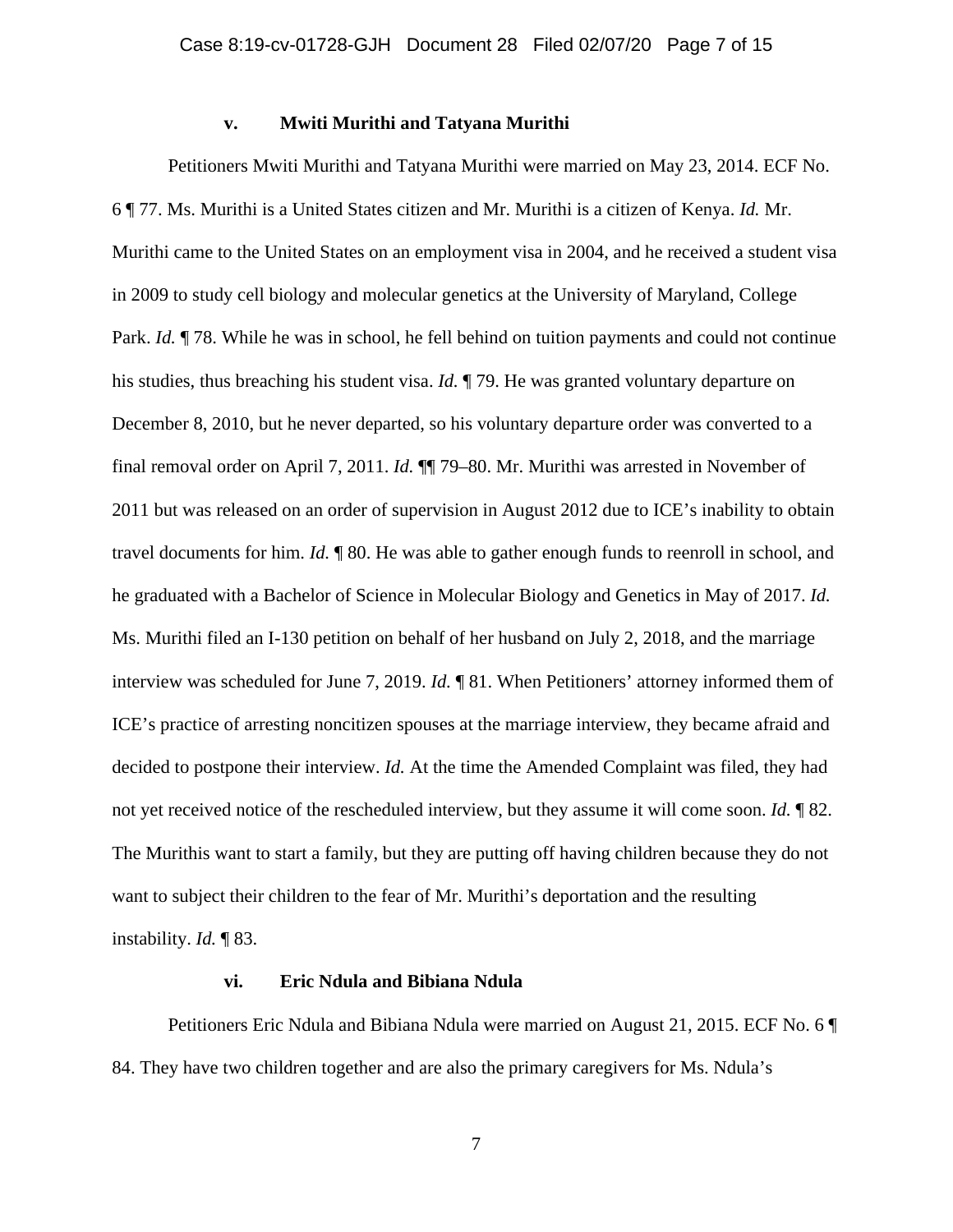## Case 8:19-cv-01728-GJH Document 28 Filed 02/07/20 Page 8 of 15

daughter from a previous relationship. *Id.* Ms. Ndula is a naturalized citizen of the United States, and Mr. Ndula is a citizen of Cameroon. *Id.* He came to the United States in 2000 to seek asylum, but he was denied. *Id.* ¶ 85. His appeal to the Board of Immigration Appeals was denied on November 13, 2002, when a final order of removal was also issued, and his petition for review to the Fourth Circuit was denied on January 13, 2004. *Id.* Ms. Ndula submitted an I-130 petition on her husband's behalf on September 21, 2017, and the marriage interview was scheduled for August 24, 2018. *Id.* ¶ 86. When Petitioners learned from their attorney about ICE's practice of arresting noncitizen spouses at the interview, they decided to postpone their interview two separate times. *Id.* Their I-130 petition is still pending, but they are afraid that if they try to postpone the interview again, the petition will be considered abandoned. *Id.* The stress of this process has worsened Ms. Ndula's hypertension and sleep apnea, and Mr. Ndula fears going back to a country where he has not lived in twenty years and which is dangerous for non-French-speaking Cameroonians, like Mr. Ndula, who are being marginalized and killed by the Francophone majority. *Id.* ¶ 87.

## **C. Procedural Background**

Petitioners Sanchez and Sanchez Hernandez filed a Complaint in this Court on June 13, 2019. ECF No. 1. On August 5, 2019, Petitioners filed an Amended Complaint adding the remaining Petitioners and a proposed class of any United States citizen and his or her noncitizen spouse who (1) has a final order of removal and has not departed the United States under that order; (2) is the beneficiary of a pending or approved I-130 petition filed by the United States citizen spouse; (3) is not "ineligible" for a provisional waiver under  $8 \text{ C.F.R.}$ ,  $\frac{8}{3}$  212.7(e)(4)(i) or (iv)"; and (4) is within the jurisdiction of the state of Maryland. ECF No. 6. The pending Motion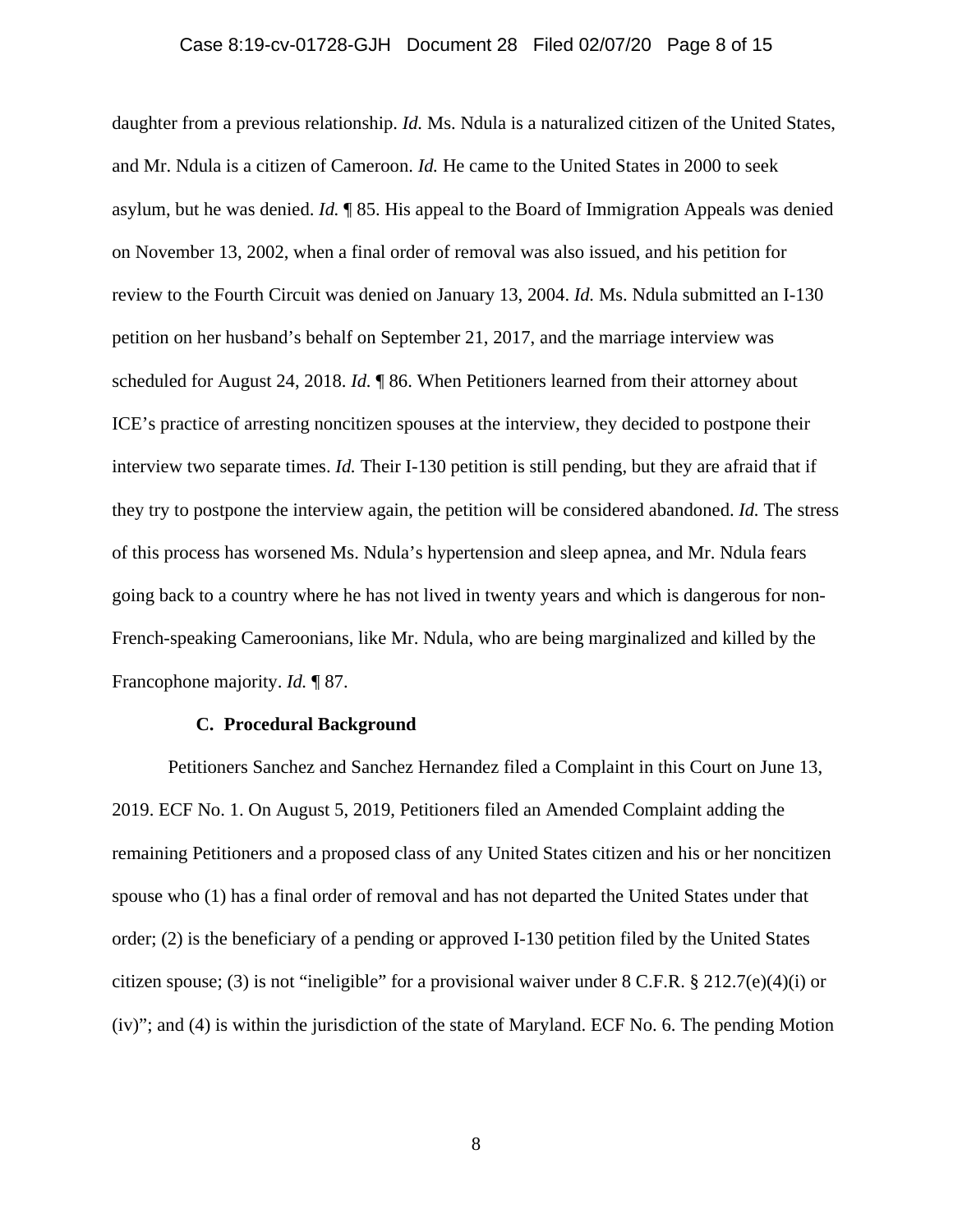for Preliminary Injunction was filed on August 5, 2019. ECF No.  $7<sup>3</sup>$  Respondents filed an opposition and a Motion to Dismiss on September 3, 2019, ECF No. 15. Petitioners filed a reply brief in support of the Motion for Preliminary Injunction and a response to the Motion to Dismiss on October 1, 2019. ECF No. 23.<sup>4</sup> Respondents have not filed a reply brief in support of their Motion to Dismiss.<sup>5</sup>

## **II. MOTION TO DISMISS**

## **A. Standard of Review**

Respondents contend that the Amended Complaint must be dismissed because the Court

lacks jurisdiction to hear Petitioners' challenge. When a party challenges subject-matter

jurisdiction pursuant to Federal Rule of Civil Procedure 12(b)(1), "the district court is to regard

the pleadings as mere evidence on the issue, and may consider evidence outside the pleadings

without converting the proceeding to one for summary judgment." *Evans v. B.F. Perkins Co.*,

166 F.3d 642, 647 (4th Cir. 1999).6

<sup>&</sup>lt;sup>3</sup> Petitioners' Motion to Certify Class was filed on August 13, 2019 and remains pending. ECF No. 9. Petitioners indicate in their reply brief that the parties have agreed to stay the briefing schedule for that Motion until the Court rules on the pending Motion for Preliminary Injunction and Motion to Dismiss. ECF No. 23 at 28.

<sup>4</sup> Petitioners also filed a Motion for Temporary Restraining Order and Preliminary Injunction on June 13, 2019. ECF No. 2. On August 22, 2019, Petitioners filed a Notice of Withdrawal and explained that the Motion for Preliminary Injunction filed on August 5, 2019 was intended to supplant and supersede the Motion for Temporary Restraining Order and Preliminary Injunction. ECF No. 12 ¶ 3. Petitioners therefore withdrew the first Motion without

prejudice. *Id*. ¶ 4.<br><sup>5</sup> Respondents filed two Consent Motions for Extension of Time to File Reply. ECF No. 24, 26. The Court granted both Motions and gave Respondent until November 27, 2019 to file a reply brief in support of their Motion to Dismiss. ECF Nos. 25, 27. To date, the Court has received no indication from Respondents that they intend to file a reply brief or a third motion for extension of time. Thus, the Court will assume Respondents have waived their right to file a reply brief.

<sup>&</sup>lt;sup>6</sup> Respondents also argue that the Amended Complaint must be dismissed because Petitioners' claims are unlikely to be successful. Because Respondents combine the Motion to Dismiss with their response to Petitioners' Motion for Preliminary Injunction, it is difficult to determine whether Respondents' merits argument pertains to the first prong of the preliminary injunction analysis or the ultimate merits of Petitioners' case. Because Respondents do not cite to Federal Rule of Civil Procedure 12(b)(6) and it is not proper for the Court to actually determine the merits of the case at the Motion to Dismiss stage, the Court will interpret Respondents' Motion to Dismiss as based solely on Rule 12(b)(1) and it will consider Respondents' arguments regarding the merits during its discussion of the Motion for Preliminary Injunction.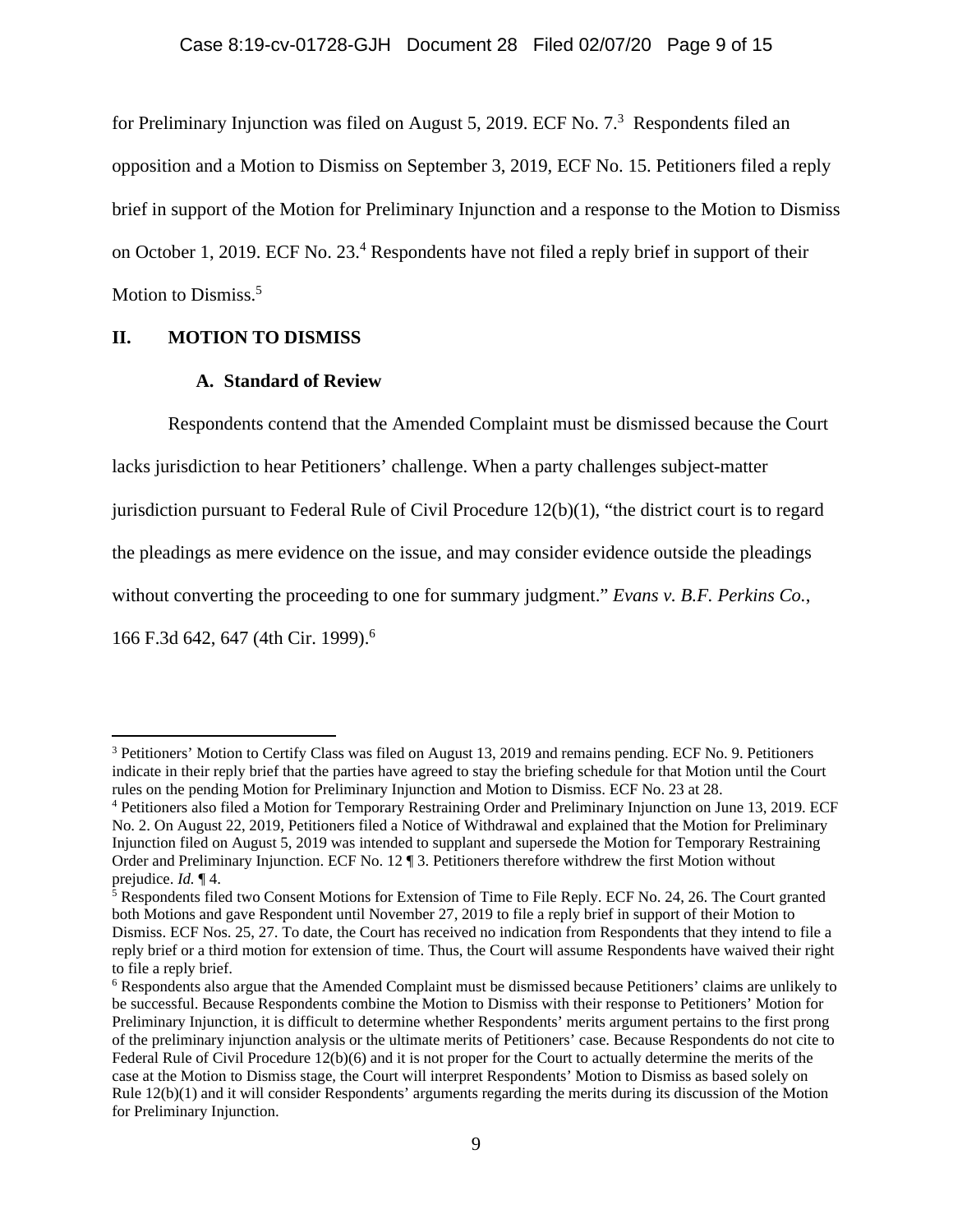## **B. Discussion**

A federal court must have subject-matter jurisdiction to decide a matter before it. *Lightfoot v. Cendant Mortg. Corp.*, 137 S.Ct. 553, 562 (2017). If it does not, then the court must dismiss the case. Fed. R. Civ. P. 12(b)(1). The Court will therefore first consider Respondents' argument that  $8 \text{ U.S.C. }$   $\S\S 1252(a)(5)$ ,  $1252(b)(9)$ , and  $1252(g)$  each deprive the Court of subject-matter jurisdiction to review the challenged practice.

Section  $1252(a)(5)$  states that "a petition for review filed with an appropriate court of appeals in accordance with this section shall be the sole and exclusive means for judicial review of an order of removal entered under any provision of this chapter." Section 1252(b)(9) provides further that "[j]udicial review of all questions of law and fact, including interpretation and application of constitutional and statutory provisions, arising from any action taken or proceeding brought to remove an alien from the United States under this subchapter shall be available only in judicial review of a final order under this section." Respondents contend that these provisions bar judicial review of any action related to removal.

As the Court previously explained in *Lin v. Nielsen*, 377 F. Supp. 3d 556 (D. Md. 2019), a case with the same claims based on the same challenged practice, Petitioners do not seek judicial review of a final order of removal, and their claims do not arise from an action taken to remove an alien from the United States. 377 F. Supp. 3d at 562. Rather, the "APA and INA claims arise from an allegation that DHS has adopted a new policy that nullifies its own rules. Petitioners' Due Process Clause claims arise from an allegation that Petitioners have a legitimate entitlement to complete the application process, and DHS has arbitrarily denied them the opportunity to complete that process." *Id.* Thus, §§ 1252(a)(5) and 1252(b)(9) do not strip the Court of jurisdiction to consider Petitioners' claims.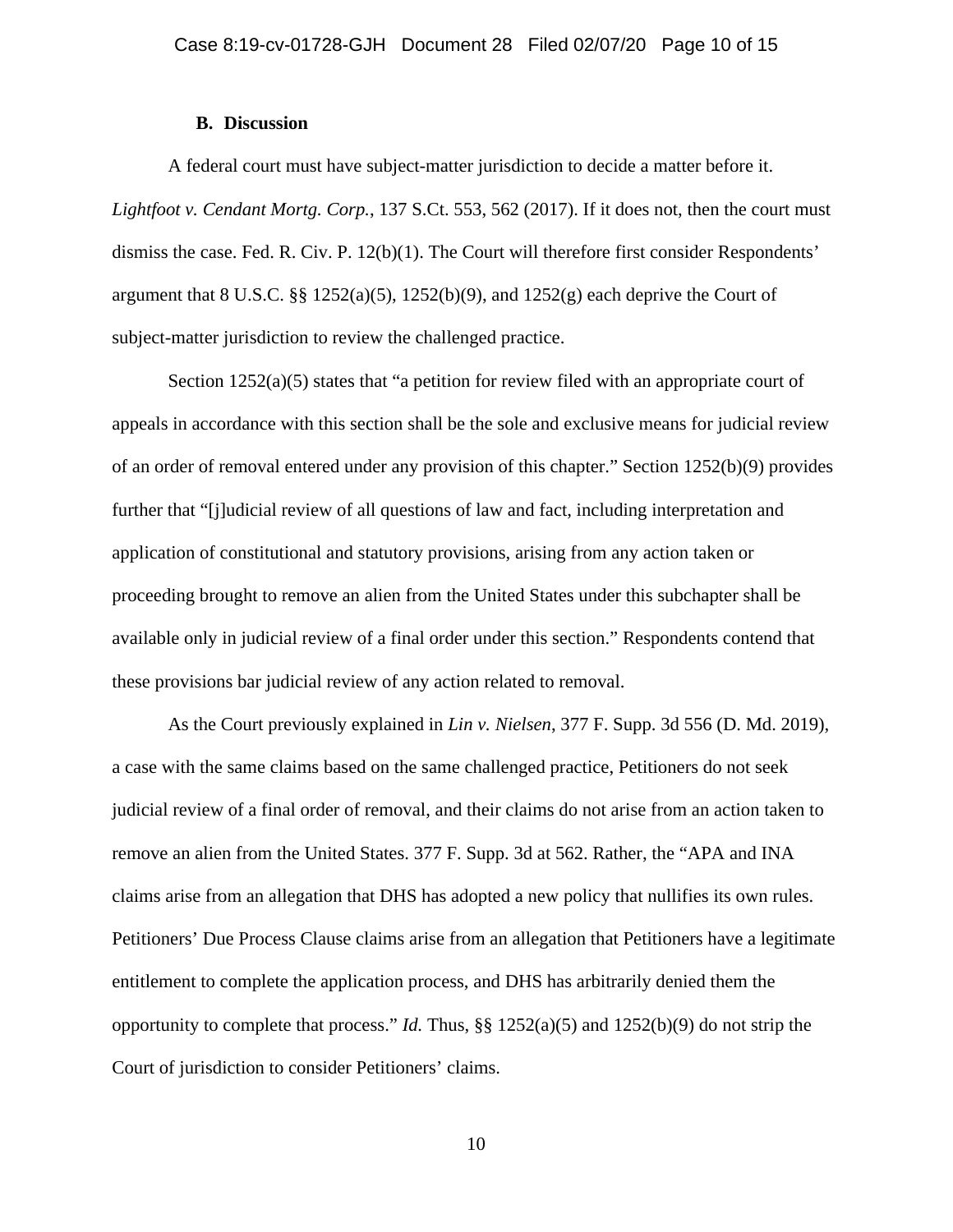## Case 8:19-cv-01728-GJH Document 28 Filed 02/07/20 Page 11 of 15

Section 1252(g) similarly does not bar judicial review here. That section provides that, except for where otherwise provided therein, "no court shall have jurisdiction to hear any cause or claim by or on behalf of any alien arising from the decision or action by the Attorney General to commence proceedings, adjudicate cases, or execute removal orders against any alien under this chapter." 8 U.S.C. § 1252(g). Petitioners, however, "do not challenge whether or how the Attorney General may decide to remove [the noncitizen Petitioners]; they concede that [their] removal is inevitable. They ask only for the opportunity to complete the provisional waiver process provided for in DHS's own regulations." *Lin*, 377 F. Supp. 3d at 563. Therefore, the Court once again concludes that it has jurisdiction to determine the merits of this case, so Respondents' Motion to Dismiss is denied.

## **III. PRELIMINARY INJUNCTION**

The Court will next consider whether Petitioners and the proposed class are entitled to preliminary injunctive relief. Petitioners ask the Court to enjoin Respondents from arresting, detaining, or removing all noncitizen Petitioners and proposed class members and to order Respondents to release from custody, including release from orders of supervision and immigration detention, all noncitizen Petitioners and proposed class members.<sup>7</sup>

 $<sup>7</sup>$  In a footnote in their opposition and Motion to Dismiss, Respondents assert that "[a]s a procedural matter, the</sup> Court should not grant preliminary injunctive relief to absent members of the uncertified class." ECF No. 15 at 2 n.1. This argument lacks merit. Indeed, this Court has previously stated that "courts may enter class-wide injunctive relief before certification of a class." *J.O.P. v. United States Dep't of Homeland Sec.*, Case No. GJH–119–1944, 2019 WL 3536786, at \*4 (D. Md. Aug. 2, 2019); *see also Gooch v. Life Inv'rs Ins. Co. of Am.*, 672 F.3d 402, 433 (6th Cir. 2012) ("Simply put, there is nothing improper about a preliminary injunction preceding a ruling on class certification."); *Rodriguez v. Providence Cmty. Corr., Inc.*, 155 F. Supp. 3d 758, 766 (M.D. Tenn. 2015); *Newberg on Class Actions* § 4:30 (5th ed. 2013) ("[A] court may issue a preliminary injunction in class suits prior to a ruling on the merits."). In contrast, Respondent's proffered authority, *Partington v. Am. Int'l Specialty Lines Ins. Co.*, 443 F.3d 334 (4th Cir. 2006), does not pertain to injunctive relief, but rather held that a default judgment was unenforceable by a class that had never been certified. The Court will therefore consider whether preliminary injunctive relief is proper for both Petitioners and proposed class members.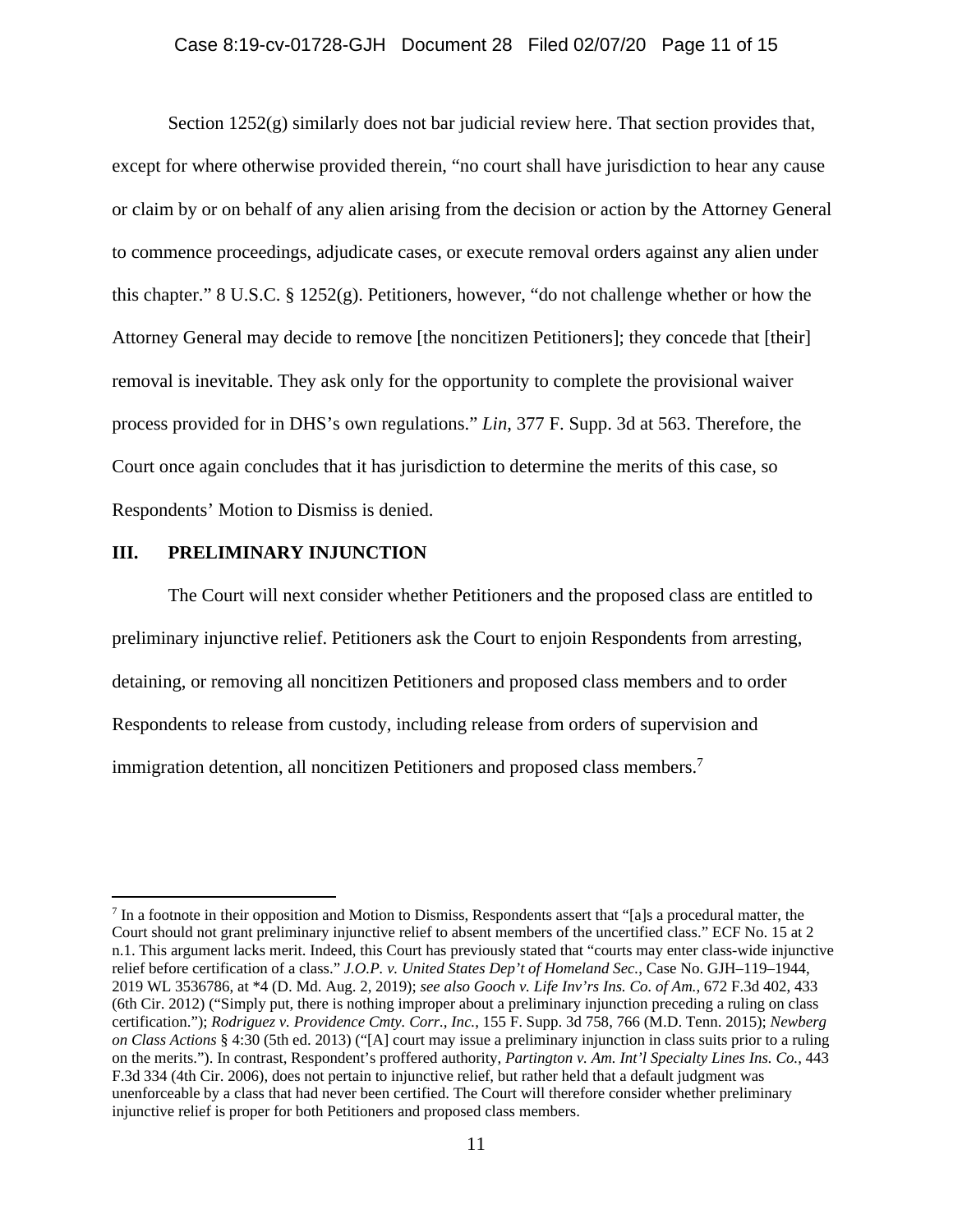# Case 8:19-cv-01728-GJH Document 28 Filed 02/07/20 Page 12 of 15

A preliminary injunction is an "extraordinary remedy that may only be awarded upon a clear showing that the plaintiff is entitled to such relief." *Dewhurst v. Century Aluminum Co.*, 649 F.3d 287, 290 (4th Cir. 2011) (quoting *Winter v. Natural Res. Def. Council, Inc.*, 555 U.S. 7, 22 (2008)) (internal quotation marks omitted). To succeed on a motion for a preliminary injunction, plaintiffs must establish (1) a likelihood of success on the merits, (2) that they are likely to suffer irreparable harm in the absence of preliminary relief, (3) that the balance of equities tips in their favor, and (4) that an injunction is in the public interest. *See Winter*, 555 U.S. at 20. All four factors weigh in favor of granting a preliminary injunction here.

 Just as this Court held in *Lin*, Petitioners have shown that they are likely to succeed on the merits of their APA claim. *See Lin*, 377 F. Supp. 3d at 564. The APA bars agency action that is "arbitrary, capricious, an abuse of discretion, or otherwise not in accordance with law." 5 U.S.C. 706(2)(A). An agency action is arbitrary and capricious when the agency disregards rules or regulations still in effect or departs from a prior policy without "articulat[ing] a satisfactory explanation for its action including a rational connection between the facts found and the choice made." *See Sierra Club v. Dep't of the Interior*, 899 F.3d 260, 293 (4th Cir. 2018). "[A]n agency changing its course must supply a reasoned analysis," and the court may not infer the agency's reasoning from mere silence. *Motor Vehicle Mfrs. Ass'n v. State Farm Mut. Auto Ins. Co.*, 463 U.S. 29, 57 (1983). In short, an agency may not "depart from a prior policy *sub silentio* or simply disregard rules that are still on the books." *FCC v. Fox Television Stations, Inc.*, 556 U.S. 502, 515 (2009).

 Respondents effectively used the I-130 interview to lure Petitioners Sanchez Hernandez and Nana and other noncitizen members of the proposed class to their arrests, preventing them from completing the provisional waiver process. This practice of arresting applicants at the I-130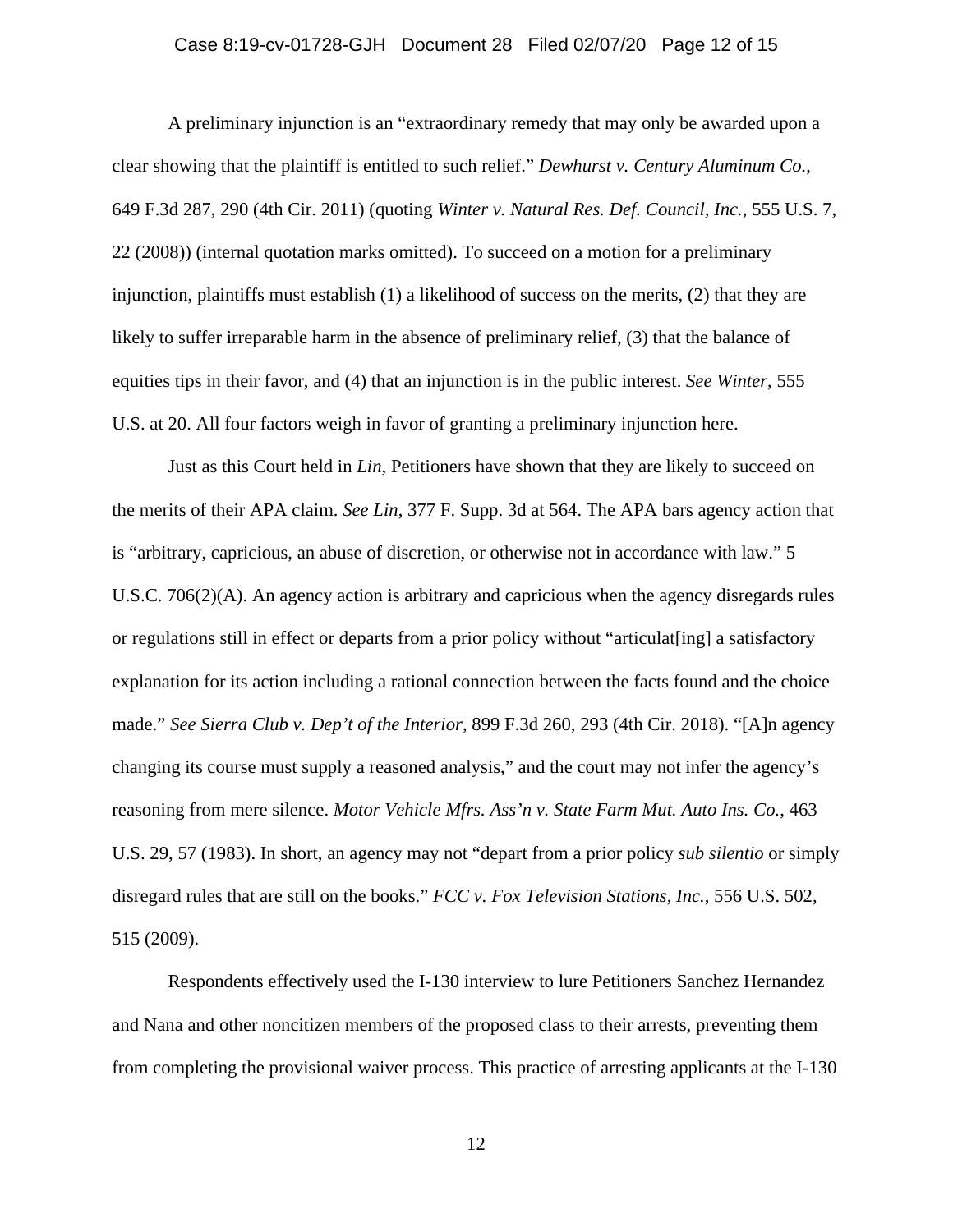## Case 8:19-cv-01728-GJH Document 28 Filed 02/07/20 Page 13 of 15

interview also deterred Petitioners Rodriguez Peña, Aldana Martinez, Murithi, and Ndula and other noncitizen members of the proposed class from attending the I-130 interview, thereby also preventing those individuals from completing the provisional waiver process. Respondents "have thus taken a rule that was promulgated for one purpose and used it for the opposite purpose," *see Lin*, 377 F. Supp. 3d at 564, and "[i]f left unchecked, this 'new policy' would render the provisional waiver a nullity," *see Martinez v. Nielsen*, 341 F. Supp. 3d 400, 410 (D.N.J. 2018). This is precisely the type of arbitrary and capricious behavior the APA is designed to prevent. *See Lin*, 377 F. Supp. 3d at 564; *Martinez*, 341 F. Supp. 3d at 410; *Calderon v. Sessions*, 330 F. Supp. 3d 944, 958 (S.D.N.Y. 2018).

 Respondents nonetheless argue that Petitioners' APA claim lacks merit because they are challenging decisions to execute final orders of removal and to grant or deny provisional waivers, decisions which are committed to agency discretion and therefore unreviewable. As the Court already explained, however, this is an incorrect characterization of Petitioners' claim. Petitioners do not challenge Respondents' decision to remove them; rather, they assert that the government exceeded its legal authority by disregarding its own regulations. *See Garcia v. Neagle*, 660 F.2d 983, 988 (4th Cir. 1981) ("[E]ven where action is committed to absolute agency discretion by law, courts have assumed the power to review allegations that an agency exceeded its legal authority, acted unconstitutionally, or failed to follow its own regulations."). Nor do they challenge Respondents' decisions to grant or deny any provisional waivers; again, they only seek access to a process that federal regulations have made available to them and with which the agency has not acted in accordance. Therefore, the Court concludes that Petitioners are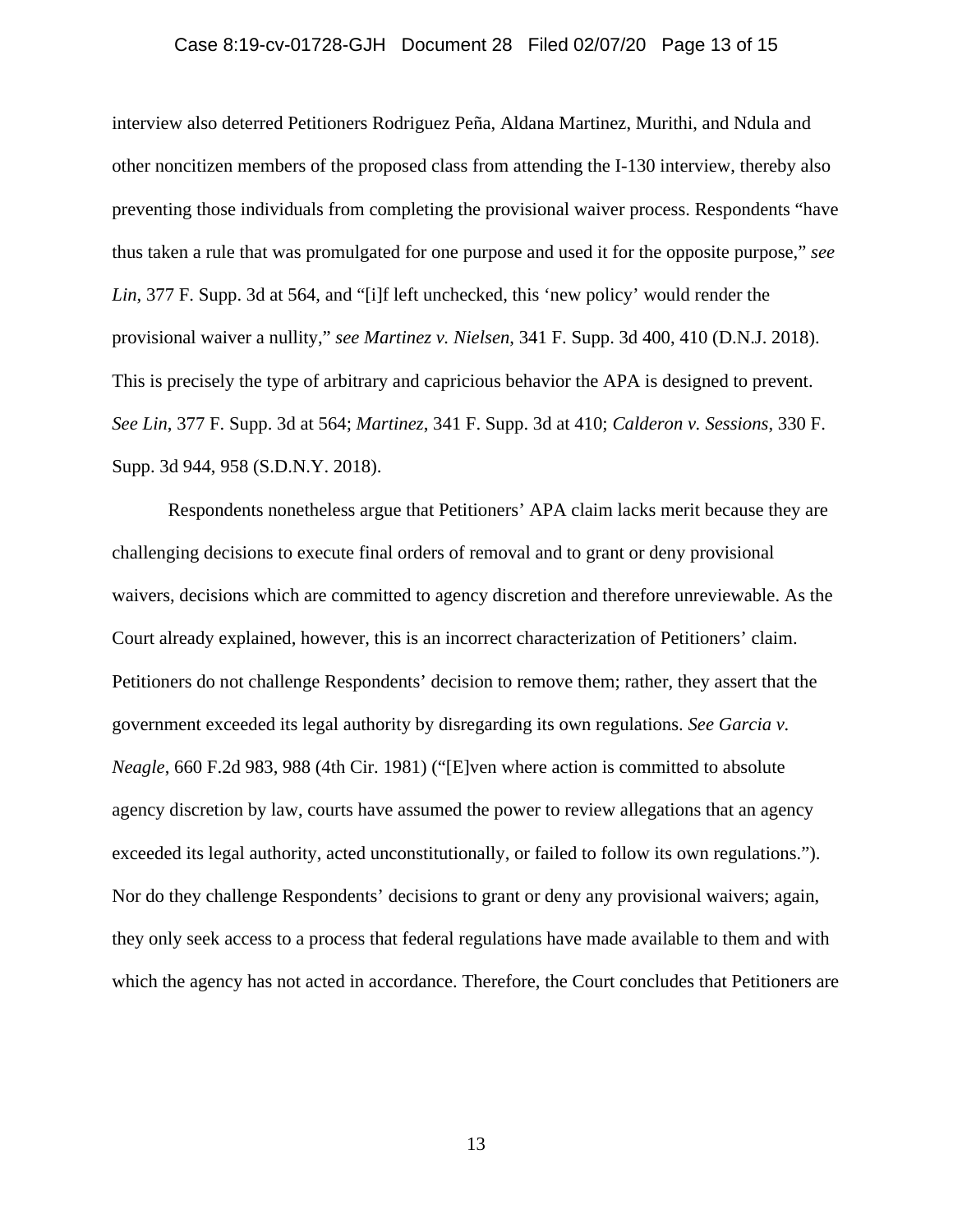likely to succeed on their claim that ICE's practice of detaining noncitizens at the I-130 interview violates the APA.<sup>8</sup>

 The Court also finds that Petitioners would suffer irreparable harm in the absence of a preliminary injunction. The detention of Petitioners Sanchez Hernandez and Nana caused them and their families the emotional harm of being separated and the economic harm of losing the families' primary income-earners. ECF No. 6 ¶¶ 47–48, 59–61; *see Int'l Refugee Assistance Project v. Trump*, 883 F.3d 233, 320 (4th Cir. 2018), *vacated on other grounds*, 138 S.Ct. 2710 (2018) (stating that "[p]rolonged and indefinite separation of parents, children, siblings, and partners create not only temporary feelings of anxiety but also lasting strains on the most basic human relationships" and therefore constitutes irreparable harm); *Leiva-Perez v. Holder*, 640 F.3d 962, 969–70 (9th Cir. 2011) (stating that "separation from family members, medical needs, and potential economic hardship" are important factors when assessing irreparable harm); *Ragbir v. United States*, Case No. 2:17–cv–1256–KM, 2018 WL 1446407, at \*18 (D.N.J. Mar. 23, 2018) (stating that a party's "separat[ion] from his wife, daughter, family, and community" if deported contributed to a finding of irreparable harm). Detention or removal would have an equally harmful effect on Petitioners who have, up until this point, chosen to forgo the I-130 interview, as well as the proposed class members. Moreover, in the absence of preliminary injunctive relief, Respondents would likely continue to detain and remove noncitizen I-130 applicants, who would later have a difficult time returning to the United States even if Petitioners and the proposed class receive a favorable ruling. A preliminary injunction will therefore maintain the status quo and ensure that eligible I-130 applicants can actually benefit from any final ruling in their favor. *See English v. Ryland Mortg. Co.*, Case No. GJH–16–3675, 2016 WL 6820365, at \*2 (D. Md. Nov.

<sup>&</sup>lt;sup>8</sup> Because the Court resolves the APA claim in Petitioners' favor, it need not determine at this stage whether INA regulations create an entitlement under the Due Process Clause.